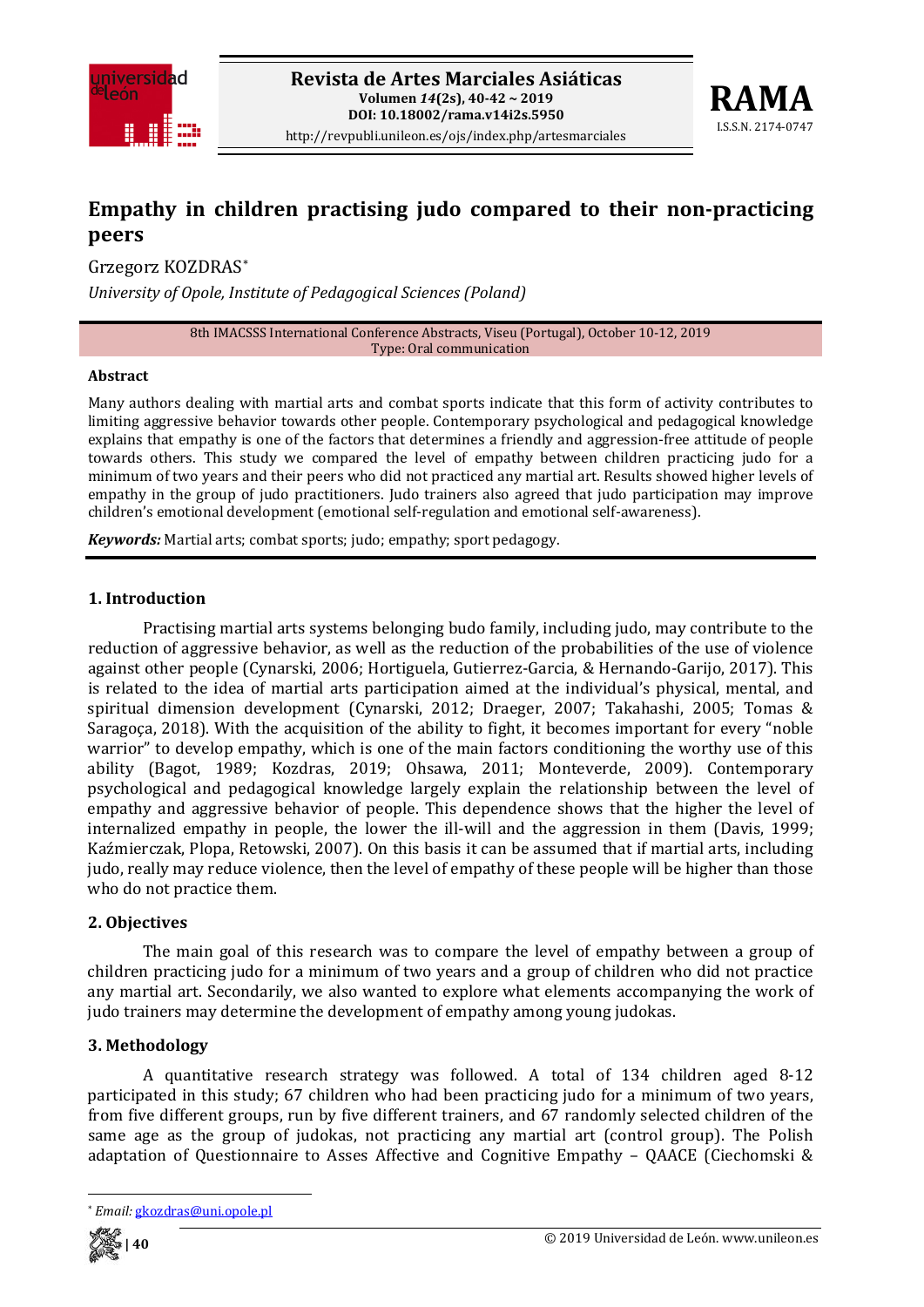Surzykiewicz, 2015) was used. This questionnaire allows for determining the level of empathy by differentiating the cognitive (recognizing emotions) and the affective (responding to emotions) components. The questionnaire consists of 28 questions and a five-grade Likert scale for answers. A *t*-test for independent samples was used to compare judo and comparison group scores, and a Kruskal-Wallis test was used to compare the scores of the different judo groups.

## **4. Results**

Table 1 shows the questionnaire results for both groups. The level of empathy of the judo group was higher than that of the comparison group (*p* < .05). Significant differences were found for the affective factor but not for the cognitive factor.

| <b>Variable</b>             | Groups        | М      | SD    |
|-----------------------------|---------------|--------|-------|
| Level of empathy            | Judo group    | 116,43 | 10,06 |
|                             | Control group | 112,16 | 10,51 |
|                             | Judo group    | 49.14  | 4.81  |
| Cognitive factor of empathy | Control group | 47.41  | 5,43  |
|                             | Judo group    | 67,28  | 7,47  |
| Affective factor of empathy | Control group | 64.75  | 6,56  |

**Table 1.** Results of *t*-test for independent samples

There were also differences among judo groups which were led by different coaches (Table 2), so we can reject the null hypothesis about the equality of judo groups led by different coaches. This result also allowed me to select three judo coaches with whom I conducted an interview about their experiences on how to develop empathy in young judo athletes.

| Table 2. Comparison of level of empathy obtained by judo groups led by different coaches. |
|-------------------------------------------------------------------------------------------|
|-------------------------------------------------------------------------------------------|

| Coach | n  | <b>Mean Rank</b> | <b>Kruskal-Wallis Test</b> |       |
|-------|----|------------------|----------------------------|-------|
| А     | 15 | 21,43            |                            |       |
| B     | 11 | 35,09            | Kruskal-Wallis $H$ 21,67   |       |
| C.    | 11 | 38,27            | df                         |       |
| D     | 11 | 21,23            |                            |       |
| E.    | 19 | 48.21            |                            | 0,000 |
|       |    | .                | _______                    |       |

 $n =$  number of children participating in that group

## **4. Discussion and Conclusion**

This study showed a higher level of empathy in children who practiced judo for a minimum of two years compared to children that did not practiced any martial art. As this was a crosssectional study, no causal relationship should be stablished. Further longitudinal studies could explore the reasons for young judokas may have higher levels of empathy, especially for the affective factor. In our opinion these children, who are often witnesses and co-participants of various emotional states with their peers when practicing judo, such as sadness after a failure, joy of victory, resignation as a result of a failure in performing an exercise, or fear of the opponent, could partially explain these results.

Considering the interviews with the three selected judo trainers, whose children achieved the highest scores in the empathy test, some common elements emerged. These elements, in the opinion of the surveyed trainers, determine the development of empathy in young judokas: open dialog, subjective treatment, righteousness, attending the smallest problems, ability to "read" children's emotions, collective search for solutions, willingness to pause training, emotional commitment, objective assessment of each person, asking questions about the emotions of others, and act every time when there is a problem in children's relationships.

In conclusion, empathy is a value that is worth being shaped and internalized among people because it creates an opportunity for a better understanding of each other. Empathy in judo